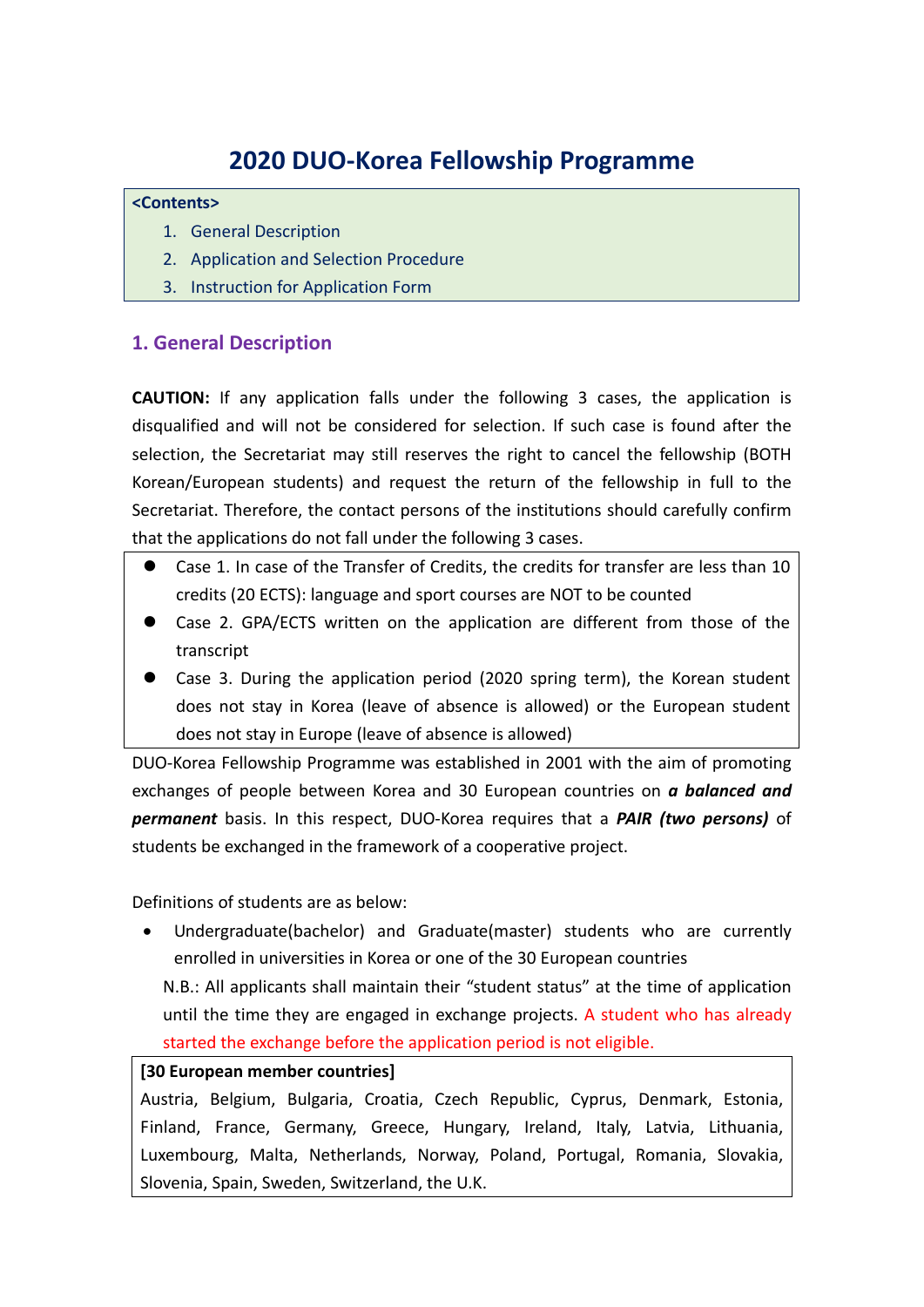# **1.1. Eligibility**

Due to this unique nature of this programme, in order to be eligible, the following are required:

## **Your exchange project fulfills all four requirements below:**

- 1) An educational institution in Korea(home institution) and an educational institution in Europe(host institution) have established *an academic cooperative agreement*;
- 2) The Korean home institution has *selected* **a** *Korean national* **student** enrolled at the home institution to send to the European host institution, and such selection has been *accepted* by the European host institution;
- 3) The *same* European host institution has **selected an** *EU citizen* **student** enrolled at the host institution to send to the Korean home institution, and such selection has been accepted by the *same* Korean home institution.
- 4) If the Korean student has already started the exchange or the European student has already started the exchange in Korea before the application period for **DUO‐Korea 2020**, are not acceptable.

# **1.2. Duration and Funding**

DUO‐Korea 2020 is for exchange projects, which will start **from August 2020 and end before September 2021** to avoid duplication of implementation period of exchange projects selected by DUO‐Korea in the ensuing years.

The selection of DUO‐Korea 2020 is made *ONLY* once a year. In this respect, those who are planning to exchange in Spring Semester of 2021(January‐August 2021) shall apply for DUO‐Korea 2020.

The duration and the amount of the fellowships are *standardized* as follows:

- For students: 1 semester (or four months) for an amount of 8,000 Euro for both students in a pair (**4,000 Euro each**).
- Maximum duration for application is 1 semester (**4 months, 120days**).

**The duration of exchange should be at least one semester**. Exchange of less than one semester is NOT allowed. If a semester is longer than 4 months in the visiting institution, fellowship will be given for 4 months. If a semester is less than 4 months in the Home/Host institutions, then **the scholarship will be adjusted on a pro‐rata basis.**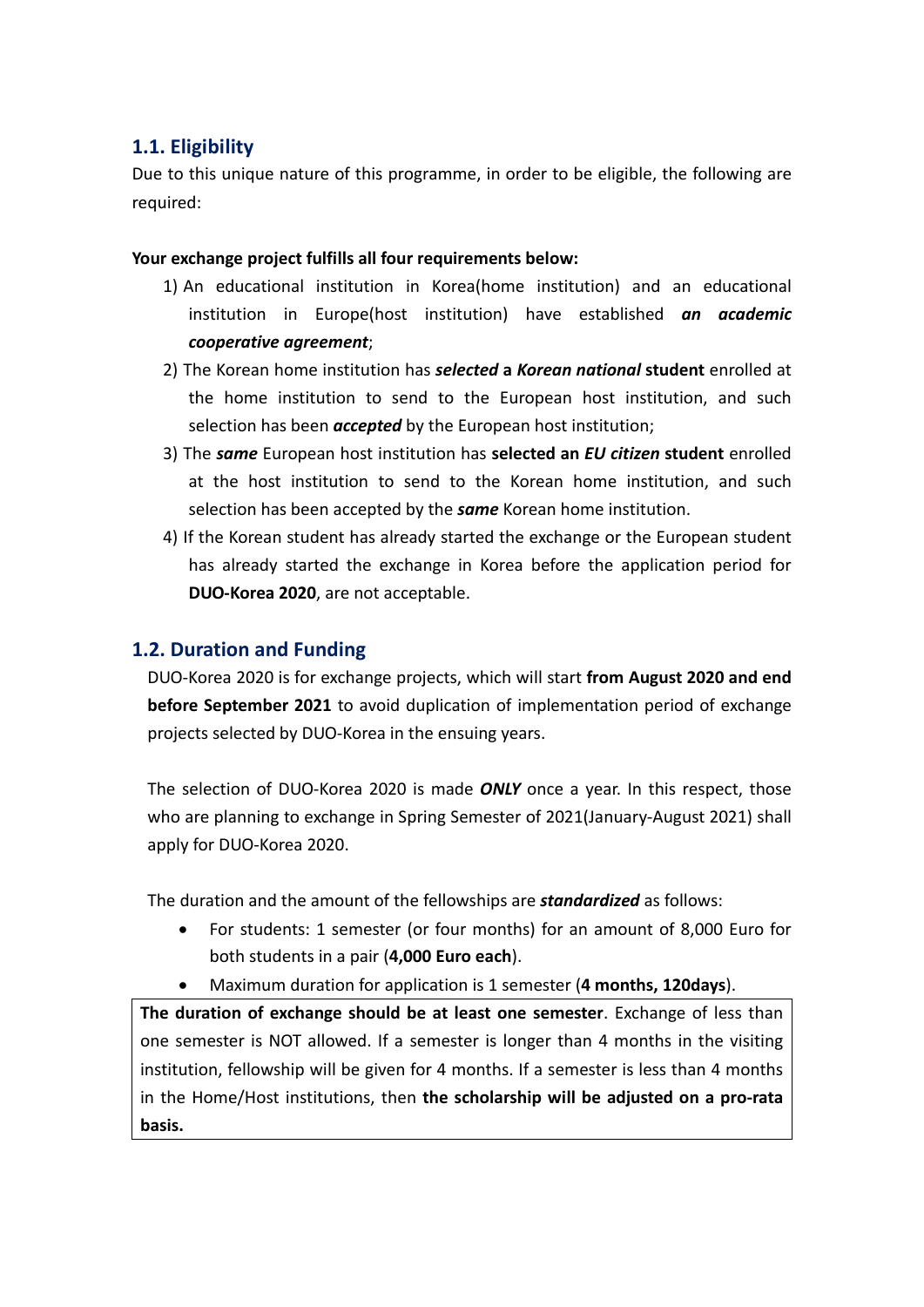## **2. Application and Selection Procedure**

# **2.1 Application Period**

Applications will be accepted **from April 6(Mon) to May 20(Wed), 2020** local Korean time. Applications sent or posted **after May 20, 2020 will not be accepted**.

# **2.2. Who Applies?**

The educational institution in *Korea* applies on behalf of *both* institutions and people who are to participate in the exchange. European institutions in partnership with Korean institutions shall cooperate fully with Korean institutions in supplying precise information of European applicants. Individuals wishing to take part in exchanges are advised to contact the **relevant offices ONLY (e.g. International Relations Offices)** of the educational institution to file an application for this program.

Professors or lecturers cannot be the contact person of Home Institution for DUO‐ Korea 2020. ONLY a staff of International Relations Offices or other similar department in university can be the contact person.

# **2.3. Documents for Submission**

- 1. Filling out an **online application** Form ONLY.
- 2. A copy of **cooperation agreement** (or Memorandum of Understanding for cooperation) between paired institutions OR declaration of intention to set up new cooperation agreement **(ONLY valid one)**.
- 3. A copy of **passport** of paired applicants (a copy of national registration card for Koreans or citizen card for Europeans are acceptable)
- 4. A copy of **transcript** of paired applicants (including the grades until fall semester 2019)
- 5. A **motivation letter** of paired applicants (max. 2 pages A4)

# **2.4. Application Submission**

- 1. Enter your ID and password on the LOGIN page to fill out an online application. ※ Click JOIN US button to get an ID. If you don't find the name of your institution, please contact the secretariat to add your institution to the list. One institution can ONLY get one ID. There should be **ONLY one contact person** in the same **Home Institution**.
- 2. Home Institution should fill out the whole application including the information of Host Institution. Application Form in PDF format can be downloaded from the ASEM-DUO website (http://www.asemduo.org) at the banner of Forms.
- 3. The rest of the documents (cooperation agreement, passport copies, transcripts and motivation letter) can be uploaded in the last step of the application process.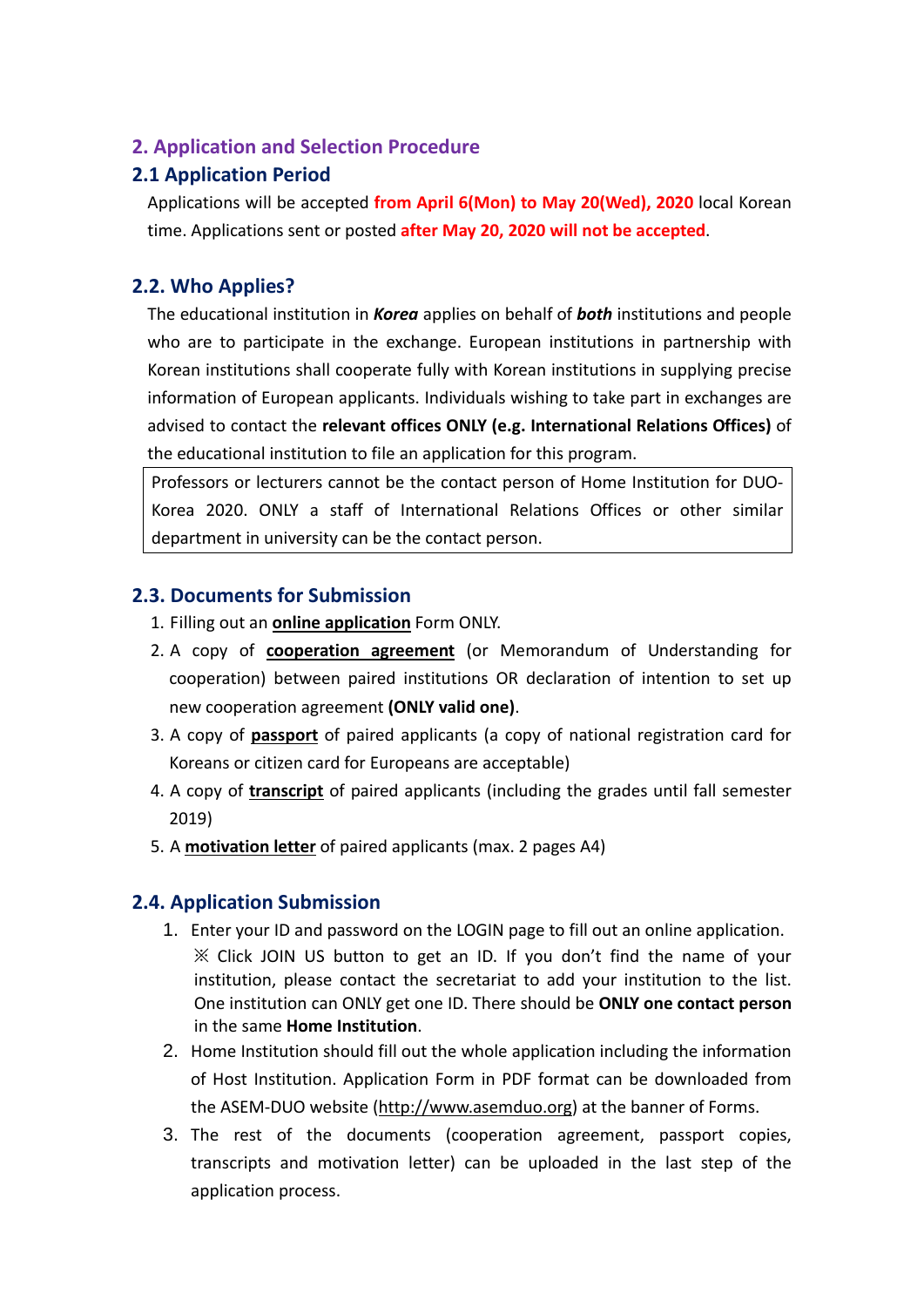4. Once completed, please make it sure to submit your application by clicking "submit" button. Home Institution should get a confirmation email from the secretariat within 3 days after completion of submission. If you don't get a confirmation email, please contact admin2@asemduo.org promptly.

## **2.5. Selection Method**

A Korean Selection Committee, comprising Korean experts and representatives from European countries, will make the selection after the application deadline. The decision will be announced by **June 2020**.

The notification will be displayed on website, www.asemduo.org and the Secretariat will directly notify Contact Persons/Awardees in writing. Hard copies of notification and Letter of Acceptance (forms are also available at www.asemduo.org) will be forwarded to both home and host institutions. Contact Persons may download forms of Letter of Acceptance, if they so wish.



## **2.6. Selection Criteria**

New project based application under DUO‐Korea shall be given priority in selection. Besides, the following is the selection criteria according to status of applicants;

- 1. New Exchange Projects (which have not been selected until DK2019)
- 2. Motivation letter
- 3. Courses to take in host institution
- 4. Recommendation of school
- 5. GPA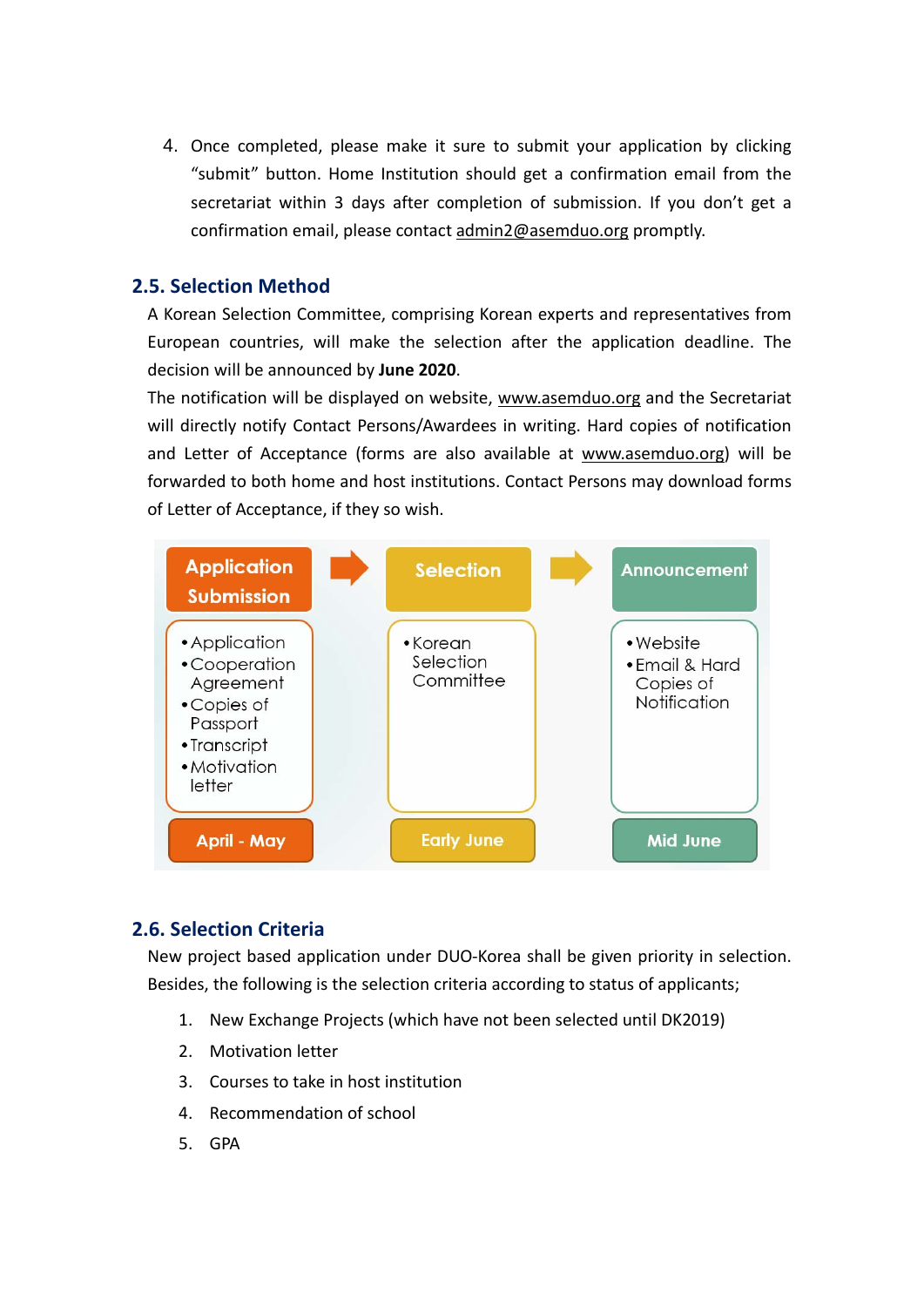## **2.7. Fellowship Grants**

The DUO‐Korea Fellowship for the selected exchange projects will be paid directly by the Secretariat to the bank accounts of students who participate in those exchange projects.

There are no restrictions in using the fellowship. It can finance the tuition, and living or travel expenses. However, if the period of semester or stay in host country are less than 4 months (120 days), or traveled without informing the secretariat in advance, the fellowship will be adjusted on a pro-rata basis.

## **3. Instruction for Application Form**

## **3.1. Language of Application**

You should write your application in **English**.

## **3.2. Structure of the Application Form**

#### **1) STEP 1. – Home Institution**

The first box of ID number and Date of submission is for the use of the secretariat only. Please, start from filling out information of Home Institution.

 *CONTACT PERSON* means a regular staff of Korean university who arranges the exchange project and is willing to communicate with the Secretariat in such events as verifying application details, monitoring exchanges and providing further information on the status of the exchange.

*\****ONLY** a **staff of International Relations Offices** or **other similar department** in university can be the contact person.

- *PERSON OF EXCHANGE* shall be any Korean student who will participate in the exchange.
- Graduate students must check "Graduate" under grade box
- In a box for *Institutional Criteria for selecting person to be exchanged*, describe why you (or your school) recommend the person of exchange for fellowship in detail.

N.B.: For each pair of an exchange project, the **exchange period** of Korean and European students need **not necessarily coincide**, and the **field of exchange** need **not be the same**.

#### **2) STEP 2. – Host Institution**

In this page, provide information of host institution involved in the exchange project. The host institution shall be resided in 30 European countries.

*CONTACT PERSON* means a regular staff of European university who arranges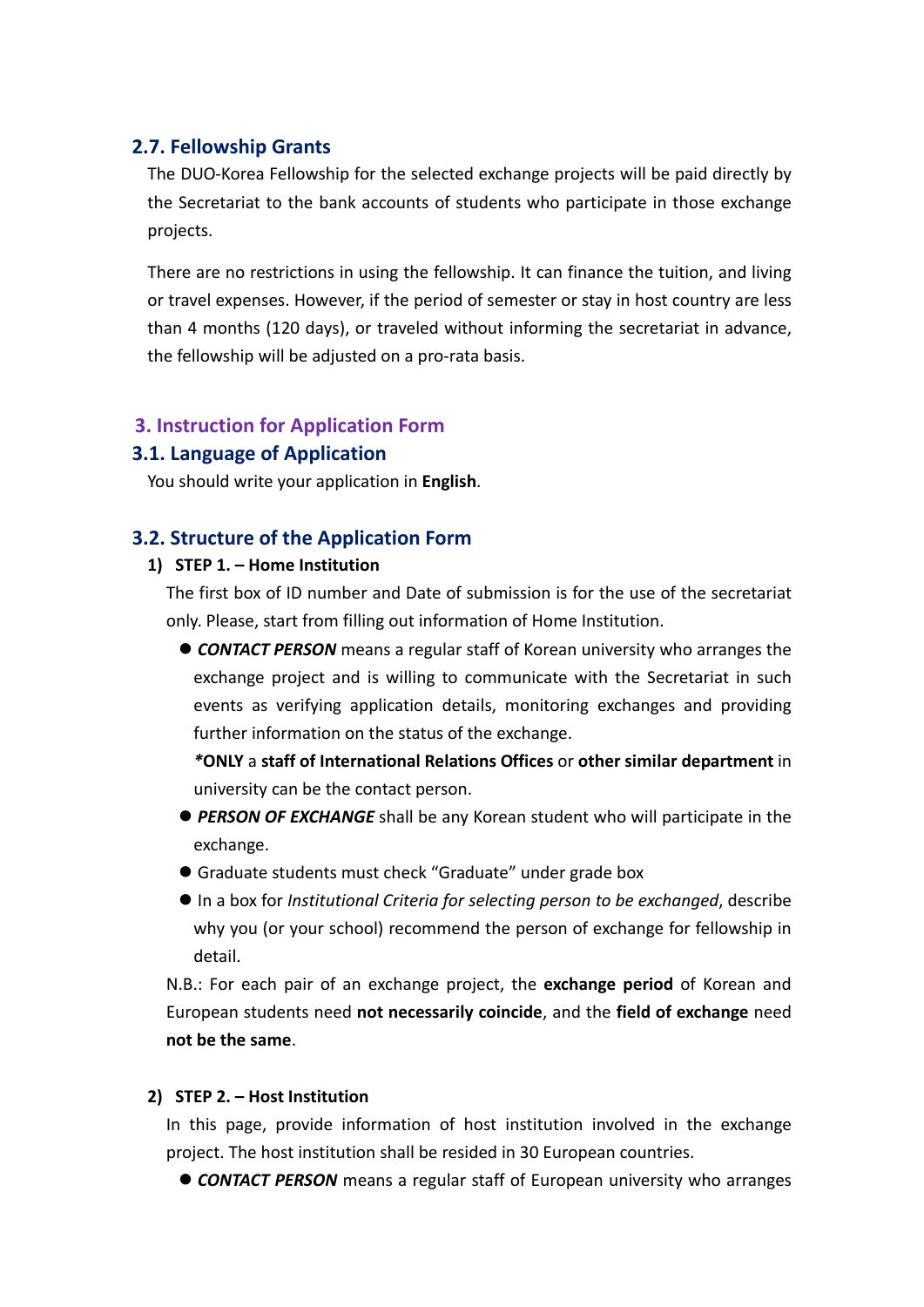the exchange project and is willing to communicate with the Secretariat in such events as verifying application details, monitoring exchange and providing further information on the status of the exchange.

*\****ONLY** a **staff of International Relations Offices** or **other similar department** in university can be the contact person.

- *PERSON OF EXCHANGE* shall be any European student who will participate in the exchange.
- Graduate students must check "Graduate" under grade box.
- In a box for *Institutional Criteria for selecting person to be exchanged*, describe why you (or your school) recommend the person of exchange for fellowship in detail.
- Confirmation on Agreement with Host Institution (*TO BE SIGNED BY CONTACT PERSON at the Korean Home Institution***)**: since the contact person in Korean university is required to complete the application on be half of two people who will participate in the exchange and the host institution (European school), he/she should confirm here by checking on "YES" that the contact person in the host institution also agree with this submission of the application.

#### **3) STEP 3. – Description of Exchange Program**

In this section, please describe the type, duration and purpose of exchange as instructed on the form.

- **Type of exchange**: Please check appropriate box to specify whether students for exchange are in undergraduate or in graduate study.
- **Duration of Exchange**: As stipulated on the DUO‐Korea General Description, duration of DUO‐Korea Fellowship is standardized on a semester basis. For students, 1 semester means 4 months.
- **Purpose of Exchange**: Please, specify what the purpose of the exchange is. Also fill in how many credits/ECTS that will be recognized by home or host institution.

As the duration is one semester basis, **a minimum of 10credits/20ECTS** must be taken up at the destination institution during one semester. If your purpose of exchange is other than Transfer of Credits, please specify in details.

#### **4) STEP 4. – Exchange Details/ Source of Finance**

#### **Exchange Details**

Under this heading, Korean and European students' class schedules should be listed during their exchanges period (on a semester basis). Details shall be